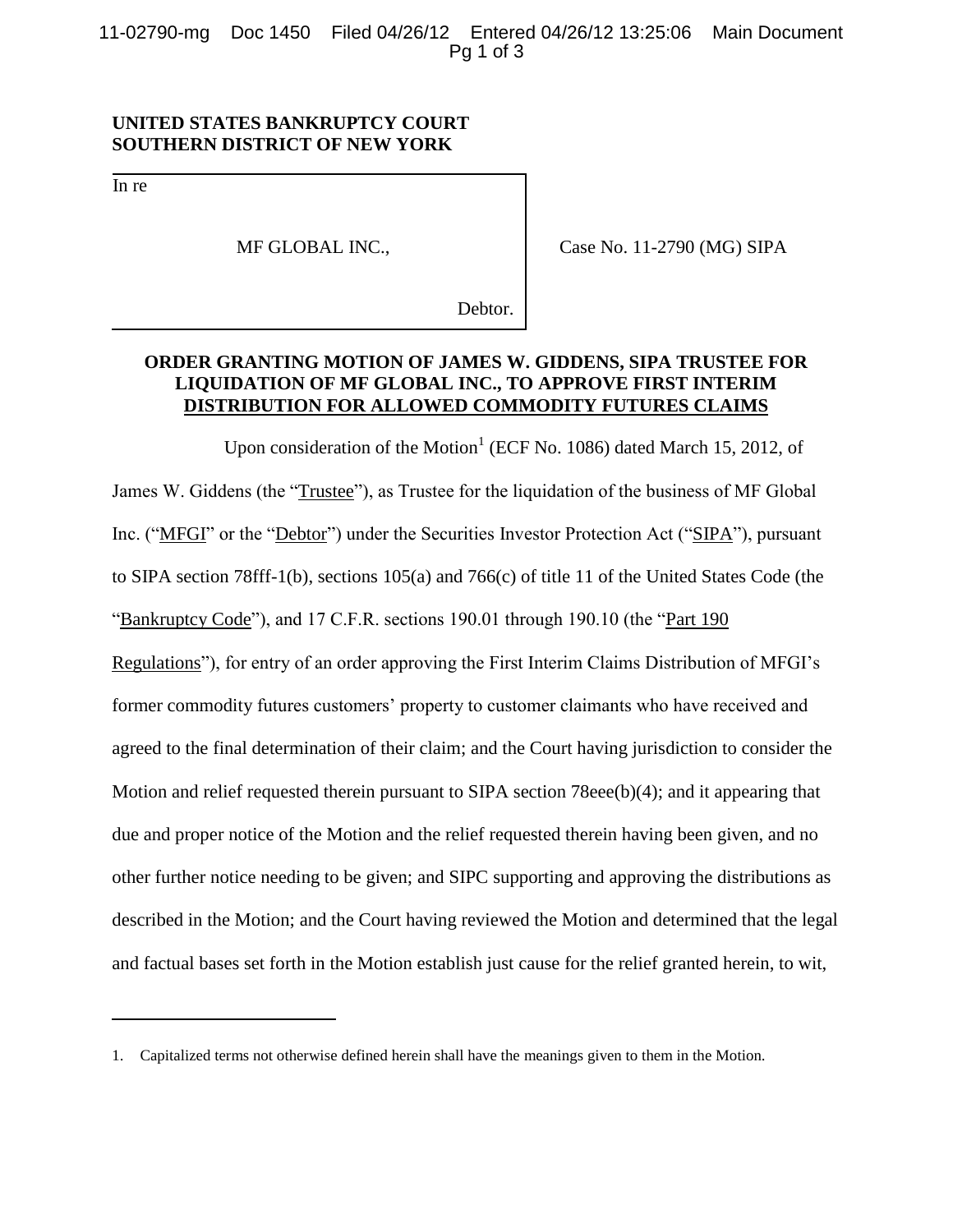## 11-02790-mg Doc 1450 Filed 04/26/12 Entered 04/26/12 13:25:06 Main Document Pg 2 of 3

that the distributions described in the Motion and set forth below will effectuate the terms and purpose of the Order of the District Court entered on October 31, 2011 commencing this liquidation of MFGI (the "MFGI Liquidation Order"), and are appropriate exercises of the Trustee's authority pursuant to the MFGI Liquidation Order, SIPA section 78fff-1(b), Bankruptcy Code sections 105(a) and 766(c), and the Part 190 Regulations; and based upon the factual findings and legal conclusions set forth in the Court's memorandum opinion, dated April 24, 2012 (the "Memorandum Opinion," ECF No. 1421); and after due deliberation and sufficient cause appearing therefore, it is hereby

ORDERED that the Motion is hereby approved; and it is further

ORDERED that, under SIPA section 78fff-1(b), Bankruptcy Code section 766(c), and the Part 190 Regulations, the Trustee is authorized and shall use his best efforts to effect distributions of up to approximately \$600 million of Segregated Funds, approximately \$50 million of Secured Funds, and to establish a Delivery Class and distribute approximately \$35 million of Delivery Funds to claimants with allowed claims for property within the Delivery Class (the Segregated Funds, Secured Funds, and Delivery Funds each comprising a separate "Class" of customer property, and collectively, the "Classes"), while maintaining an appropriate reserve in each of the Classes; and it is further

ORDERED that the Delivery Class, pursuant to the Part 190 Regulations, shall include Delivery Credits, Frozen Proceeds, Delivery Debits and Physical Customer Property in the definition of specifically identifiable property; and it is further

ORDERED that the First Interim Claims Distribution is a necessary step to implement the MFGI Liquidation Order and the purposes of this SIPA Proceeding as described at the time of execution of the MFGI Liquidation Order; and it is further

2